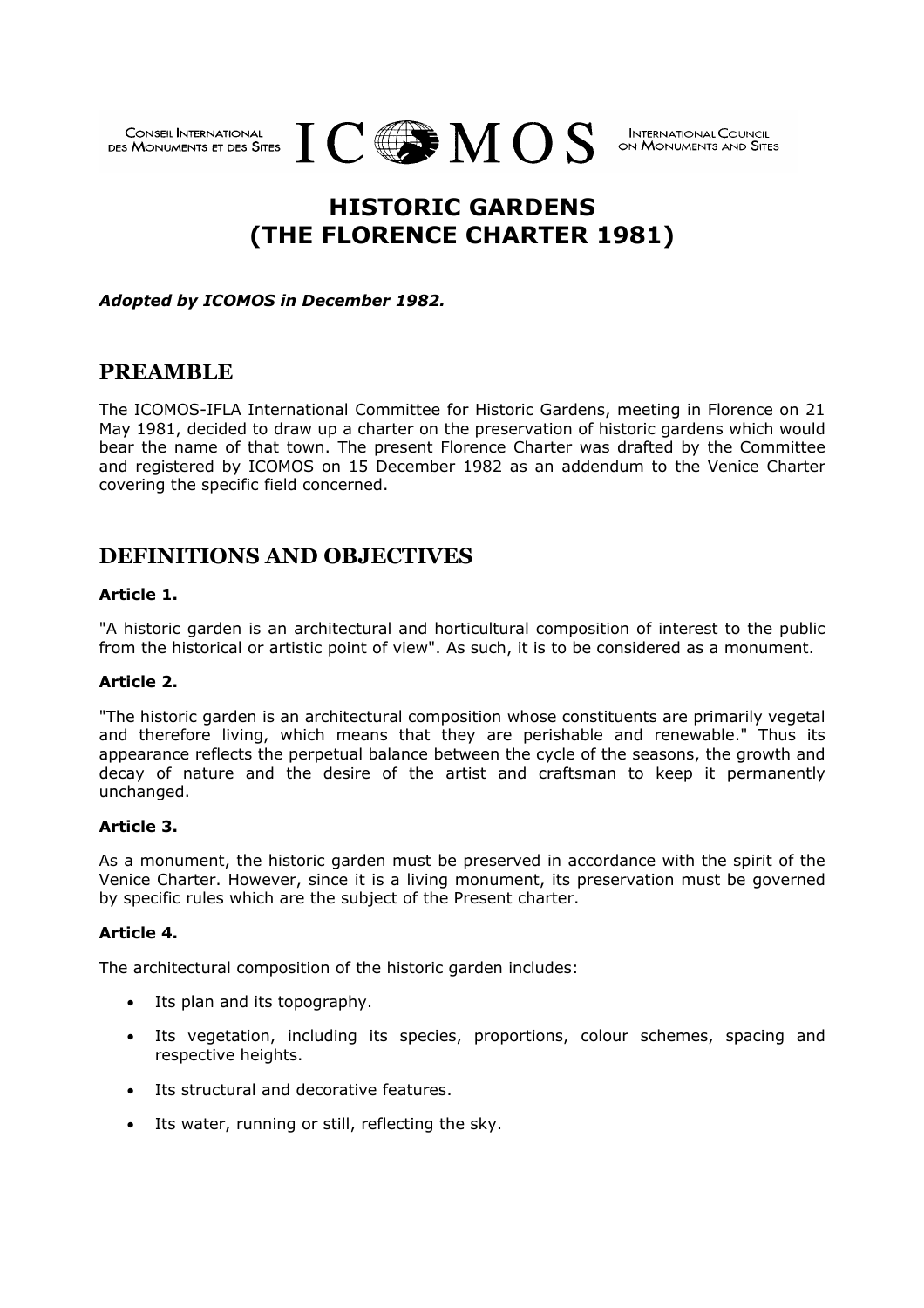## **Article 5.**

As the expression of the direct affinity between civilisation and nature, and as a place of enjoyment suited to meditation or repose, the garden thus acquires the cosmic significance of an idealised image of the world, a "paradise" in the etymological sense of the term, and yet a testimony to a culture, a style, an age, and often to the originality of a creative artist.

#### **Article 6.**

The term "historic garden" is equally applicable to small gardens and to large parks, whether formal or "landscape".

#### **Article 7.**

Whether or not it is associated with a building in which case it is an inseparable complement, the historic garden cannot be isolated from its own particular environment, whether urban or rural, artificial or natural.

#### **Article 8.**

A historic site is a specific landscape associated with a memorable act, as, for example, a major historic event; a well-known myth; an epic combat; or the subject of a famous picture.

#### **Article 9.**

The preservation of historic gardens depends on their identification and listing. They require several kinds of action, namely maintenance, conservation and restoration. In certain cases, reconstruction may be recommended. The authenticity of a historic garden depends as much on the design and scale of its various parts as on its decorative features and on the choice of plant or inorganic materials adopted for each of its parts.

# **MAINTENANCE, CONSERVATION, RESTORATION, RECONSTRUCTION**

### **Article 10.**

In any work of maintenance, conservation, restoration or reconstruction of a historic garden, or of any part of it, all its constituent features must be dealt with simultaneously. To isolate the various operations would damage the unity of the whole.

# **MAINTENANCE AND CONSERVATION**

#### **Article 11.**

Continuous maintenance of historic gardens is of paramount importance. Since the principal material is vegetal, the preservation of the garden in an unchanged condition requires both prompt replacements when required and a long-term programme of periodic renewal (clear felling and replanting with mature specimens).

#### **Article 12.**

Those species of trees, shrubs, plants and flowers to be replaced periodically must be selected with regard for established and recognised practice in each botanical and horticultural region, and with the aim to determine the species initially grown and to preserve them.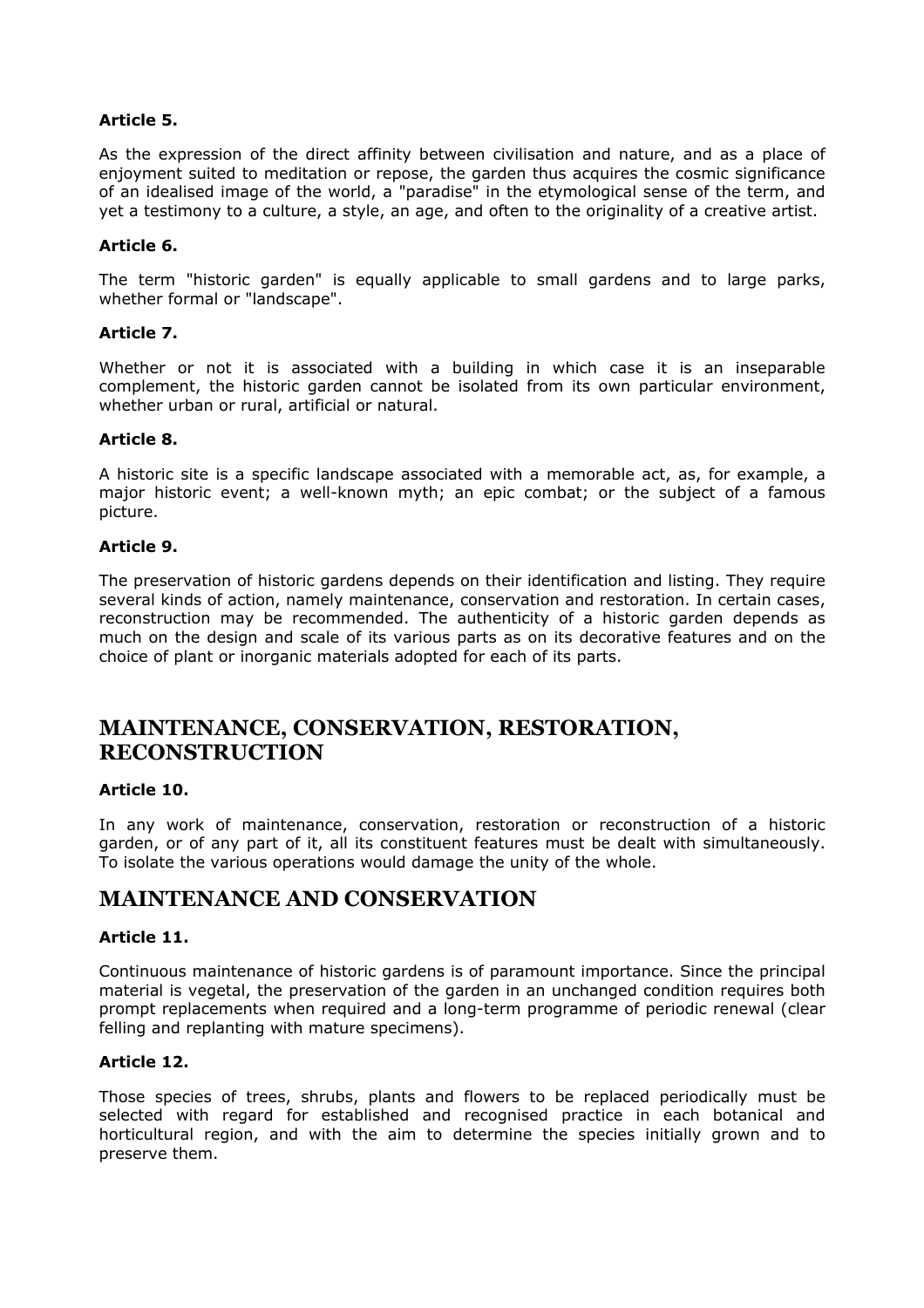### **Article 13.**

The permanent or movable architectural, sculptural or decorative features which form an integral part of the historic garden must be removed or displaced only insofar as this is essential for their conservation or restoration. The replacement or restoration of any such jeopardised features must be effected in accordance with the principles of the Venice Charter, and the date of any complete replacement must be indicated.

### **Article 14.**

The historic garden must be preserved in appropriate surroundings. Any alteration to the physical environment which will endanger the ecological equilibrium must be prohibited. These applications are applicable to all aspects of the infrastructure, whether internal or external (drainage works, irrigation systems, roads, car parks, fences, caretaking facilities, visitors' amenities, etc.).

# **RESTORATION AND RECONSTRUCTION**

#### **Article 15.**

No restoration work and, above all, no reconstruction work on a historic garden shall be undertaken without thorough prior research to ensure that such work is scientifically executed and which will involve everything from excavation to the assembling of records relating to the garden in question and to similar gardens. Before any practical work starts, a project must be prepared on the basis of said research and must be submitted to a group of experts for joint examination and approval.

#### **Article 16.**

Restoration work must respect the successive stages of evolution of the garden concerned. In principle, no one period should be given precedence over any other, except in exceptional cases where the degree of damage or destruction affecting certain parts of a garden may be such that it is decided to reconstruct it on the basis of the traces that survive or of unimpeachable documentary evidence. Such reconstruction work might be undertaken more particularly on the parts of the garden nearest to the building it contains in order to bring out their significance in the design.

#### **Article 17.**

Where a garden has completely disappeared or there exists no more than conjectural evidence of its successive stages a reconstruction could not be considered a historic garden.

# **USE**

#### **Article 18.**

While any historic garden is designed to be seen and walked about in, access to it must be restricted to the extent demanded by its size and vulnerability, so that its physical fabric and cultural message may be preserved.

## **Article 19.**

By reason of its nature and purpose, a historic garden is a peaceful place conducive to human contacts, silence and awareness of nature. This conception of its everyday use must contrast with its role on those rare occasions when it accommodates a festivity. Thus, the conditions of such occasional use of a historic garden should be clearly defined, in order that any such festivity may itself serve to enhance the visual effect of the garden instead of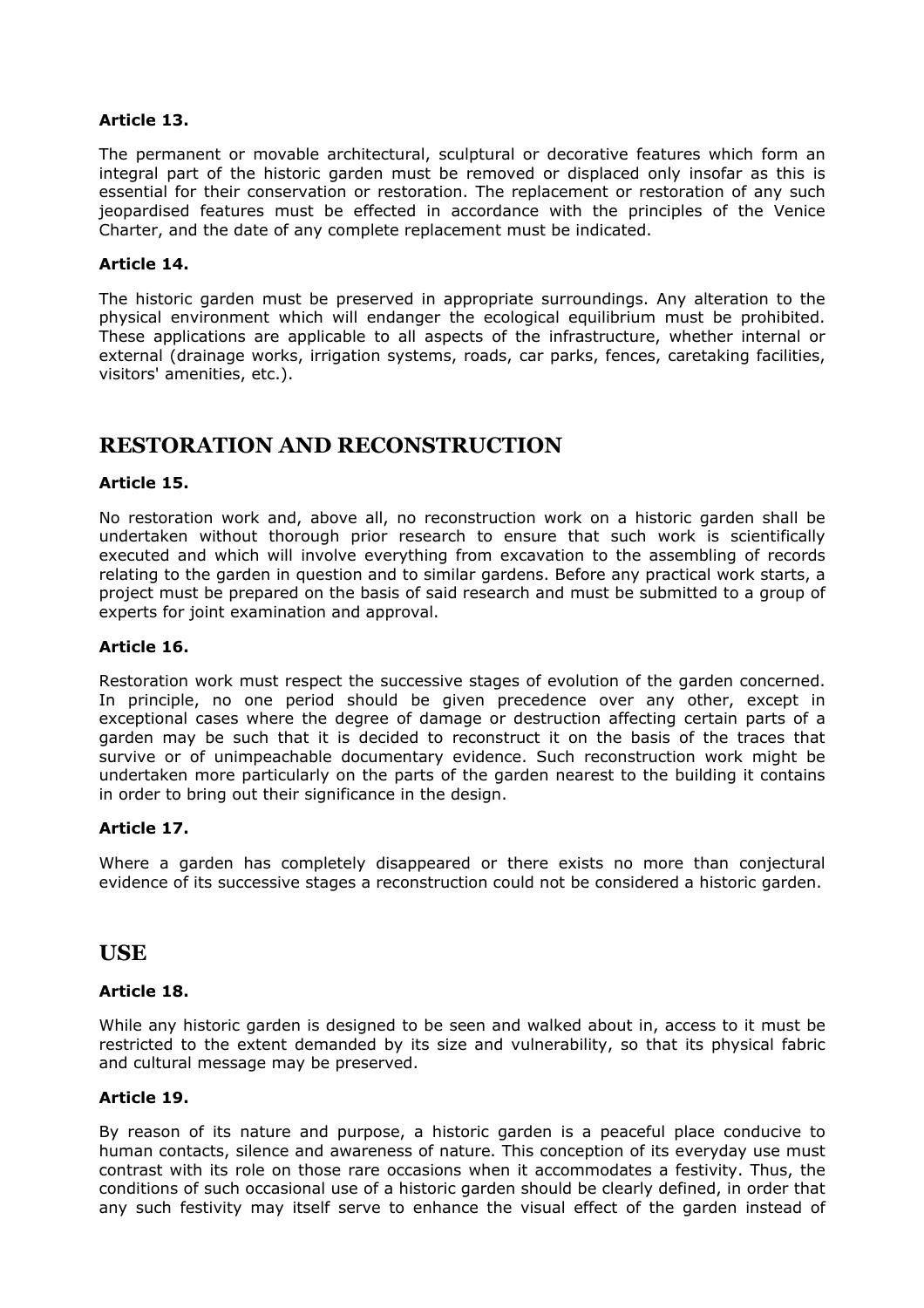perverting or damaging it.

### **Article 20.**

While historic gardens may be suitable for quiet games as a daily occurrence, separate areas appropriate for active and lively games and sports should also be laid out adjacent to the historic garden, so that the needs of the public may be satisfied in this respect without prejudice to the conservation of the gardens and landscapes.

#### **Article 21.**

The work of maintenance and conservation, the timing of which is determined by season and brief operations which serve to restore the garden's authenticity, must always take precedence over the requirements of public use. All arrangements for visits to historic gardens must be subjected to regulations that ensure the spirit of the place is preserved.

#### **Article 22.**

If a garden is walled, its walls may not be removed without prior examination of all the possible consequences liable to lead to changes in its atmosphere and to affect its preservation.

# **LEGAL AND ADMINISTRATIVE PROTECTION**

### **Article 23.**

It is the task of the responsible authorities to adopt, on the advice of qualified experts, the appropriate legal and administrative measures for the identification, listing and protection of historic gardens. The preservation of such gardens must be provided for within the framework of land-use plans and such provision must be duly mentioned in documents relating to regional and local planning. It is also the task of the responsible authorities to adopt, with the advice of qualified experts, the financial measures which will facilitate the maintenance, conservation and restoration, and, where necessary, the reconstruction of historic gardens.

### **Article 24.**

The historic garden is one of the features of the patrimony whose survival, by reason of its nature, requires intensive, continuous care by trained experts. Suitable provision should therefore be made for the training of such persons, whether historians, architects, landscape architects, gardeners or botanists. Care should also be taken to ensure that there is regular propagation of the plant varieties necessary for maintenance or restoration.

#### **Article 25.**

Interest in historic gardens should be stimulated by every kind of activity capable of emphasising their true value as part of the patrimony and making for improved knowledge and appreciation of them: promotion of scientific research; international exchange and circulation of information; publications, including works designed for the general public; the encouragement of public access under suitable control and use of the media to develop awareness of the need for due respect for nature and the historic heritage. The most outstanding of the historic gardens shall be proposed for inclusion in the World Heritage List.